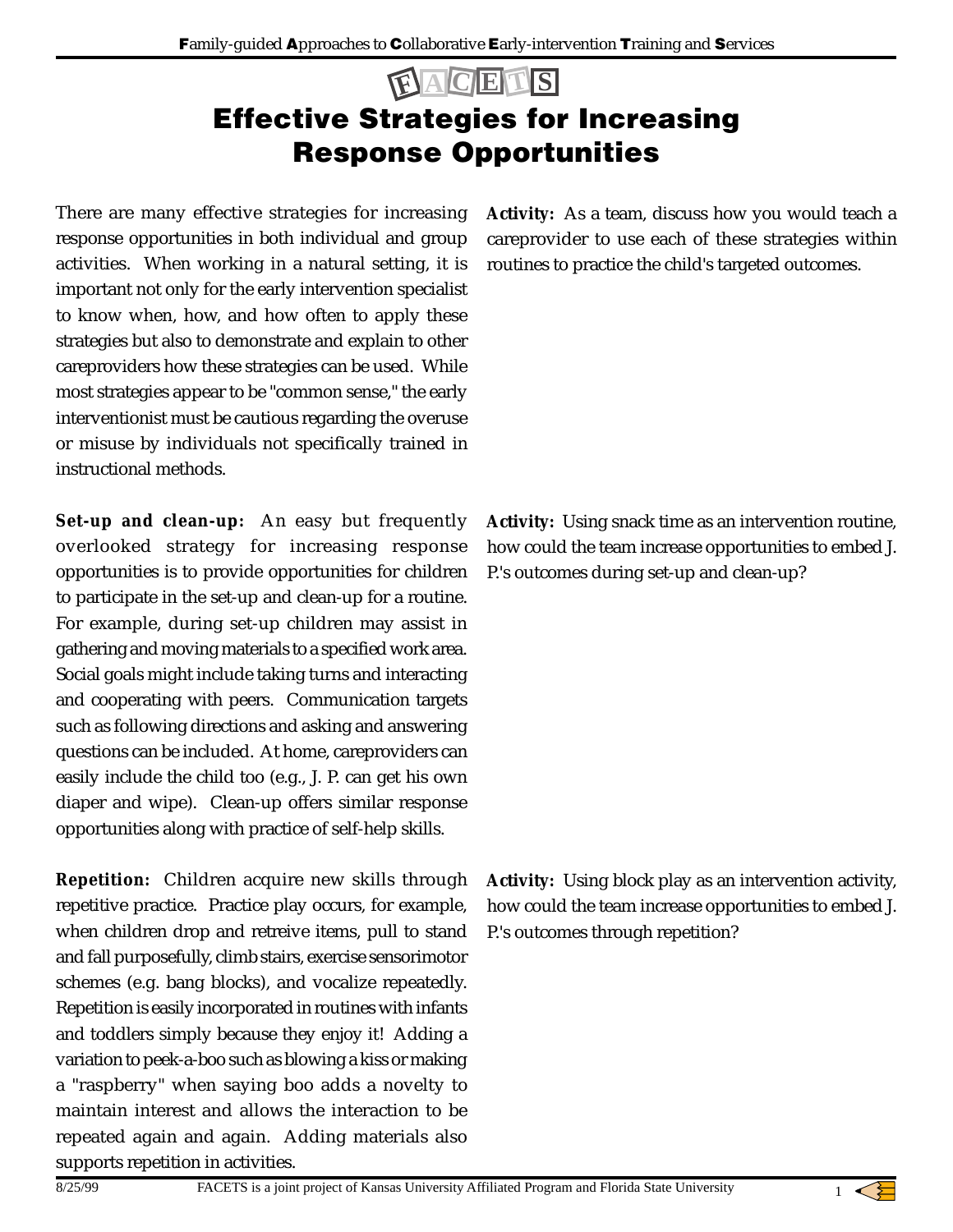**Imitation and role play:** Children engage in imitation and role play when they pretend to be another person or imitate the actions of another person. For example, a toddler can play the role of a parents by assisting a doll in hand washing, imitating dad stirring pudding, or driving the car like mom. Role playing permits children opportunities to initiate and maintain interactive play, practice communication, develop problem-solving skills, and sequence actions. Use of common objects (e.g. dishes, combs, hats) facilitates role play.

1. **Using interesting materials:** Young children are most likely to initiate learning about the things that interest them, thus increasing opportunities for practice. Materials should be developmenatlly appropriate, interesting to the child, and relevant to the routine.

2. **Place materials out of reach:** Placing some desirable materials within view but out of reach may encourage children to make requests in order to secure the materials. The effectiveness of this strategy may be enhanced by showing the child materials, naming the materials, and then waiting attentively for the child to make a request. Careproviders may choose to use this strategy with a favorite toy or an afternoon snack.

3. **Give inadequate portions:** Providing small or inadequate portions of preferred materials such as blocks, crayons, or crackers is another strategy used to promote interaction. During an activity the children enjoy, careproviders can control the amount of materials available so that the children have only some of the parts needed to complete the activity. When the children use the materials initially provided, they are likely to request more from the careprovider or other children.

**Activity:** J. P. always chooses the household center at child care. How could the team increase opportunities to embed J. P.'s outcomes through imitation or role play?

### **How would you demonstrate this to a family member or careprovider?**

**Examples?**

**Cautions?**

## **How would you demonstrate this to a family member or careprovider?**

**Examples?**

#### **Cautions?**

**How would you demonstrate this to a family member or careprovider?**

#### **Examples?**

#### **Cautions?**